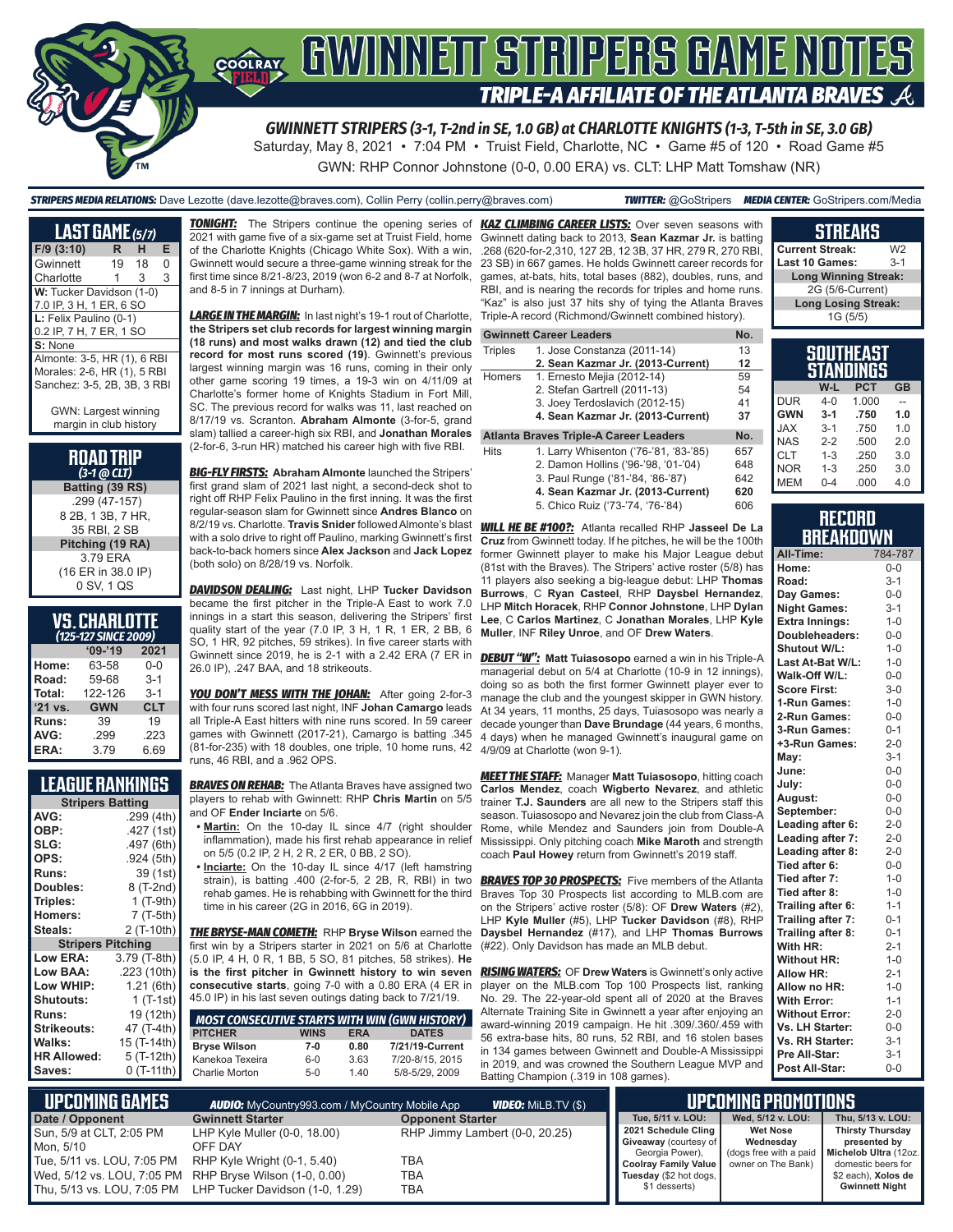

| <b>MANAGER MATT TUIASOSOPO</b>                                                                                                                                                                                                                                                                                                                                                                     | <b>GWINNETT PLAYERS USED (33 IN 2021)</b>                                                                                                                                                                                                                                                                                                                            |
|----------------------------------------------------------------------------------------------------------------------------------------------------------------------------------------------------------------------------------------------------------------------------------------------------------------------------------------------------------------------------------------------------|----------------------------------------------------------------------------------------------------------------------------------------------------------------------------------------------------------------------------------------------------------------------------------------------------------------------------------------------------------------------|
| Matt Tuiasosopo enters his first season as Gwinnett manager and his third season<br>as a coach in the Atlanta Braves organization in 2021. He was named the seventh<br>manager in team history on 3/30/21. Tuiasosopo is both the youngest manager in<br>team history (age 34) and the first former Gwinnett player to manage the club (hit<br>.221 with 19 HR, 73 RBI in 178 games from 2016-17). | Pitchers (17):<br>Victor Arano, Chasen Bradford, Thomas Burrows,<br>Jesse Chavez, Tucker Davidson, Jasseel De La Cruz,<br>Carl Edwards Jr., Daysbel Hernandez, Mitch Horacek,<br>Connor Johnstone, Nate Jones, Dylan Lee, Chris Martin,<br>Kyle Muller, Sean Newcomb, Bryse Wilson, Kyle Wright<br>Position (16):<br>Abraham Almonte, Orlando Arcia, Jaycob Brugman, |
| Tuiasosopo made his managerial debut in 2019 with Class-A Rome, leading the club<br>to a 65-74 record and earning Atlanta's Bobby Cox Award for minor league manager<br>of the year. He was set to return to Rome in 2020, but was reassigned to the Braves<br>Alternate Site at Coolray Field once the MiLB season was cancelled.                                                                 | Johan Camargo, Ryan Casteel, Travis Demeritte,<br>Phillip Ervin, Ryan Goins, Terrance Gore, Ender Inciarte,<br>Carlos Martinez, Jonathan Morales, Yolmer Sanchez,<br>Travis Snider, Riley Unroe, Drew Waters                                                                                                                                                         |
| Tuiasosopo's Managerial Career<br>W-L<br>PCT<br><b>Playoffs</b><br><b>Games</b><br>4<br>With Gwinnett (1 Season):<br>$3 - 1$<br>.750<br>0<br>MiLB Career (2 Seasons):<br>65-74<br>139<br>.468<br>0<br>All staff bios available in the 2021 Stripers Media Guide                                                                                                                                    | Italics = Player not currently with Gwinnett                                                                                                                                                                                                                                                                                                                         |
| EJECTIONS (0)                                                                                                                                                                                                                                                                                                                                                                                      |                                                                                                                                                                                                                                                                                                                                                                      |
| Player/Coach<br>Date/Inning<br><b>Umpire</b>                                                                                                                                                                                                                                                                                                                                                       | <b>BASS-LANTA</b>                                                                                                                                                                                                                                                                                                                                                    |
| None                                                                                                                                                                                                                                                                                                                                                                                               | Including MLB rehab assignments, 7 players have played for both Gwinnett and<br>Atlanta in 2021:<br><b>INF Johan Camargo</b><br>OF Ender Inciarte (Rehab)<br>RHP Nate Jones                                                                                                                                                                                          |
|                                                                                                                                                                                                                                                                                                                                                                                                    | RHP Chris Martin (Rehab)<br><b>LHP Sean Newcomb</b>                                                                                                                                                                                                                                                                                                                  |
| <b>TEAM DEFENSE (3RD IN TRIPLE-A EAST)</b><br><b>TC</b><br>PO<br><b>PCT</b><br>G<br>Е<br><b>DP</b><br>A                                                                                                                                                                                                                                                                                            | RHP Kyle Wright<br>RHP Bryse Wilson                                                                                                                                                                                                                                                                                                                                  |
| .988<br>161<br>45<br>2<br>4<br>114<br>2<br><b>PCT</b><br><b>PB</b><br>W-L<br><b>Catchers</b><br><b>SB</b><br>$\mathsf{cs}$<br><b>ATT</b>                                                                                                                                                                                                                                                           |                                                                                                                                                                                                                                                                                                                                                                      |
| $\mathbf 0$<br>$\mathbf 0$<br>0<br>$\mathbf 0$<br>Casteel<br>$0 - 1$<br>---                                                                                                                                                                                                                                                                                                                        |                                                                                                                                                                                                                                                                                                                                                                      |
| Martinez<br>$\mathbf 0$<br>0<br>$\mathbf{1}$<br>$\mathbf{1}$<br>.000<br>$2 - 0$<br>Morales<br>0<br>0<br>0<br>0<br>$1 - 0$<br>---                                                                                                                                                                                                                                                                   |                                                                                                                                                                                                                                                                                                                                                                      |
| $\overline{1}$<br>$\overline{0}$<br>1<br>0<br>$3 - 1$<br>Total:<br>.000                                                                                                                                                                                                                                                                                                                            |                                                                                                                                                                                                                                                                                                                                                                      |
| Outfield Assists (1):<br>Almonte (1)                                                                                                                                                                                                                                                                                                                                                               | <b>BRAVES ON REHAB</b><br>Two Atlanta players have been assigned to rehab with Gwinnett in 2021.                                                                                                                                                                                                                                                                     |
| Pitcher Pickoffs (0):<br><b>Catcher Pickoffs (0):</b>                                                                                                                                                                                                                                                                                                                                              | Player<br><b>Injury</b><br><b>Rehab Dates</b>                                                                                                                                                                                                                                                                                                                        |
|                                                                                                                                                                                                                                                                                                                                                                                                    |                                                                                                                                                                                                                                                                                                                                                                      |
|                                                                                                                                                                                                                                                                                                                                                                                                    | <b>RHP Chris Martin</b><br>Right Shoulder Inflammation (4/7)<br>5/5-Current                                                                                                                                                                                                                                                                                          |
|                                                                                                                                                                                                                                                                                                                                                                                                    | OF Ender Inciarte<br>Strained Left Hamstring (4/17)<br>5/6-Current                                                                                                                                                                                                                                                                                                   |
| <b>STARTS</b><br><b>By Batting Order</b><br>Inciarte (2), Waters (2)<br>1:<br>2:<br>Goins (3), Waters (1)<br>3:<br>Arcia (4)<br>Camargo (4)<br>4:<br>Almonte (2), Demeritte (2)<br>5:<br>Almonte (1), Goins (1), Sanchez (1), Snider (1)<br>6:<br>Ervin (3), Snider (1)<br>7:<br>Sanchez (3), Brugman (1)<br>8:<br>Martinez (2), Casteel (1), Morales (1)<br>9:                                    |                                                                                                                                                                                                                                                                                                                                                                      |
| <b>By Position</b><br>Martinez (2), Casteel (1), Morales (1)<br>C:                                                                                                                                                                                                                                                                                                                                 |                                                                                                                                                                                                                                                                                                                                                                      |
| <b>1B:</b> Camargo $(4)$                                                                                                                                                                                                                                                                                                                                                                           | <b>LAST AT-BAT WINS (1)</b><br>The Stripers are 1-0 in games decided in the last at-bat in 2021.                                                                                                                                                                                                                                                                     |
| $2B:$ Goins $(4)$<br>$3B:$ Sanchez $(4)$                                                                                                                                                                                                                                                                                                                                                           | Date/Opponent<br><b>Score</b><br><b>Game-Winning Play</b>                                                                                                                                                                                                                                                                                                            |
| SS: Arcia $(4)$<br>LF: Ervin $(2)$ , Snider $(1)$ , Waters $(1)$<br>$CF:$ Inciarte (2), Waters (2)<br>RF: Almonte (2), Demeritte (1), Ervin (1)<br><b>DH:</b> Almonte (1), Brugman (1), Demeritte (1), Snider (1)                                                                                                                                                                                  | 5/4 at Charlotte<br>10-9 (12th)<br>Almonte scores on E4 (Reynolds)                                                                                                                                                                                                                                                                                                   |
|                                                                                                                                                                                                                                                                                                                                                                                                    |                                                                                                                                                                                                                                                                                                                                                                      |
|                                                                                                                                                                                                                                                                                                                                                                                                    |                                                                                                                                                                                                                                                                                                                                                                      |
| VS. 2021 OPPONENTS<br>Road<br><b>Total</b><br>Home<br>Home<br>Road<br>Total                                                                                                                                                                                                                                                                                                                        |                                                                                                                                                                                                                                                                                                                                                                      |
| <b>CHA</b><br>COL<br>$0-0$<br>$3 - 1$<br>$0-0$<br>$0-0$<br>$0-0$<br>3-1                                                                                                                                                                                                                                                                                                                            |                                                                                                                                                                                                                                                                                                                                                                      |
| <b>DUR</b><br>LOU<br>$0-0$<br>$0-0$<br>$0-0$<br>$0-0$<br>$0-0$<br>$0-0$<br><b>JAX</b><br>$0 - 0$<br><b>MW DIV</b><br>$0-0$<br>$0-0$<br>$0-0$<br>$0 - 0$<br>$0-0$                                                                                                                                                                                                                                   |                                                                                                                                                                                                                                                                                                                                                                      |
| <b>MEM</b><br>$0-0$<br>$0-0$<br>$0-0$<br><b>NAS</b><br>$0 - 0$<br>$0-0$<br>$0-0$<br><b>NOR</b>                                                                                                                                                                                                                                                                                                     |                                                                                                                                                                                                                                                                                                                                                                      |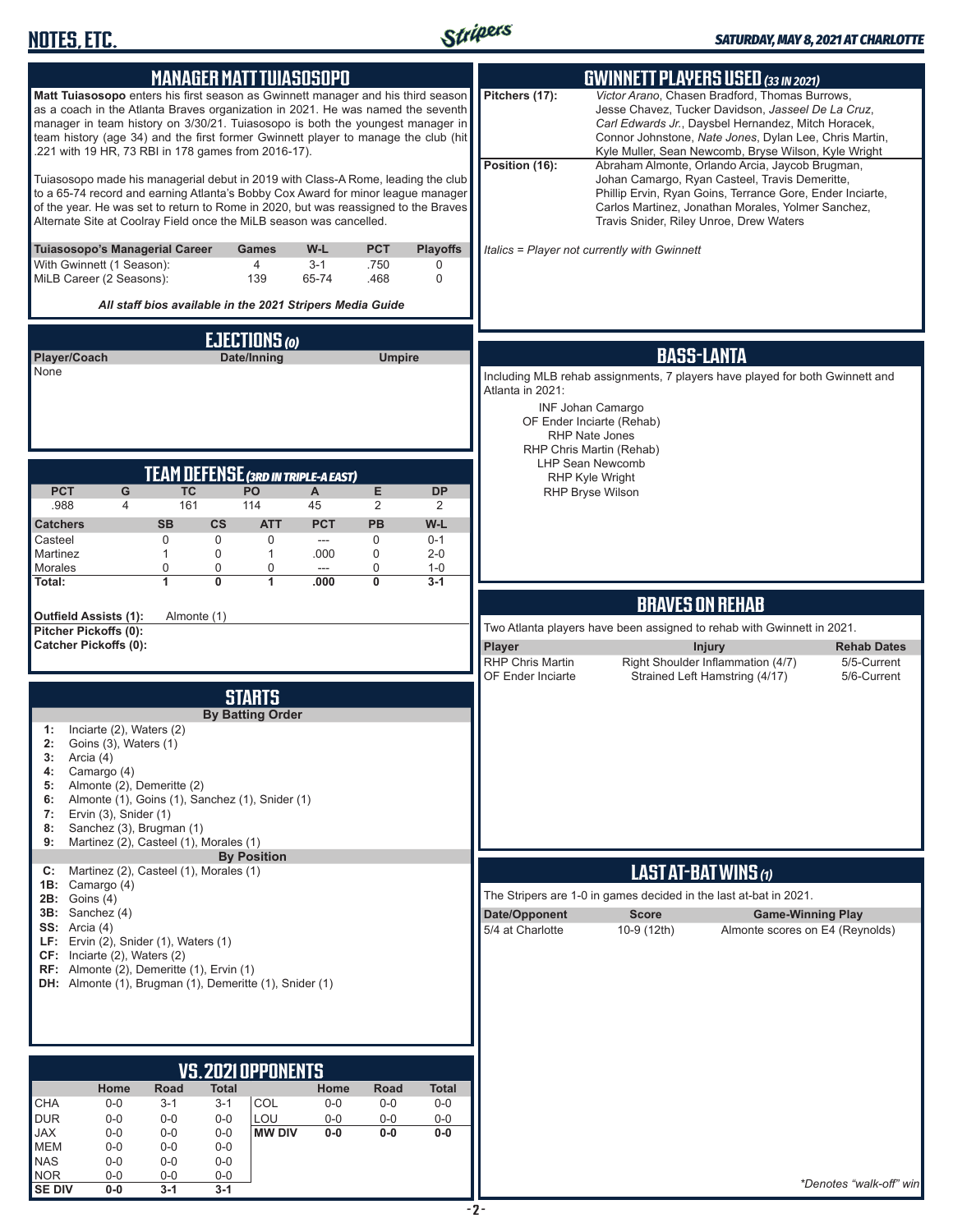# **STARTING PITCHER**



#### *SATURDAY, MAY 8, 2021 AT CHARLOTTE*

# **51 CONNOR JOHNST**

**B/T:** R/R **BORN:** 10/4/94 in San Diego, CA (Age 26) - Resides in Atlanta ACQUIRED: Braves' 21st round selection in the 2017 June draft out of **WT:** 195 Wake Forest University (Winston-Salem, NC)

*TONIGHT:* Johnstone makes his second appearance and first start of the season in game five of a six-game series at Charlotte. He makes a spot start in place of RHP **Jasseel De La Cruz**, who was recalled by Atlanta today. Johnstone is 4-0 with a 4.30 ERA (18 ER in 37.2 IP) over 13 games (4 starts) with Gwinnett since 2018.

*2021 SEASON:* After opening the year at the Alternate Training Site in April, was part of Gwinnett's Opening Night roster for the second time in his career (also in 2019) ... Made his season debut in relief on 5/4 at Charlotte, pitching 3.0 scoreless, one-hit innings (0 BB, 1 SO, 27 pitches, 18 strikes).

*2021 SPRING TRAINING:* As a non-roster invitee, he went 0-1 with a 4.76 ERA (3 ER in 5.2 IP), .273 BAA, 1.24 WHIP, and one save in six relief appearances.

*2020 SEASON:* Despite being selected as a non-roster invitee to Atlanta Braves Spring Training for the first time in his career, he was not included on the Braves' 60 man player pool in June and did not play.

*CAREER HIGHLIGHTS:* **2018:** In his first full season, went 3-3 with a 3.30 ERA, .238 BAA, 1.20 WHIP, and two saves in 30 games (12 starts) between Advanced-A Florida, Double-A Mississippi, and Triple-A Gwinnett ... Went 2-0 with a 4.50 ERA in five games (4 starts) during his Triple-A debut ... **2019:** Went 7-4 with a 4.24 ERA and one save in 35 games (7 starts) between Mississippi and Gwinnett ... Played for Scottsdale of the Arizona Fall League (2-3, 3.27 ERA in 6 starts).

| <b>IOHNSTONE'S OVERALL STATS</b> |          |            |       |           |           |           |            |             |
|----------------------------------|----------|------------|-------|-----------|-----------|-----------|------------|-------------|
| Year<br>Team                     | W-L      | <b>ERA</b> | G/GS  | <b>HR</b> | <b>BB</b> | <b>SO</b> | <b>BAA</b> | <b>WHIP</b> |
| 2021 Gwinnett (AAA)              | $0 - 0$  | 0.00       | 1/0   |           |           |           | .111       | 0.33        |
| MiLB Career:                     | $11 - 8$ | 3.80       | 69/22 | 16        | 54        | 141       | .265       | 1.31        |
| MLB Career:                      | ი-ი      | ---        | 0/0   |           |           |           | ---        |             |

|              | JOHNSTONE'S 2021 SPLITS (WITH GWINNETT) |          |                |
|--------------|-----------------------------------------|----------|----------------|
| Home:        | $0-0, - -$ ERA (0G)                     | Vs. LHB: | .333 BAA, 0 HR |
| <b>Road:</b> | $0-0$ , $0.00$ ERA $(1G)$               | Vs. RHB: | .000 BAA, 0 HR |

|              |         |            |   |    | <b>JOHNSTONE VS. CHARLOTTE</b> |   |    |           |           |           |
|--------------|---------|------------|---|----|--------------------------------|---|----|-----------|-----------|-----------|
|              | W-L     | <b>ERA</b> | G | GS | IP                             | н | ER | <b>HR</b> | <b>BB</b> | <b>SO</b> |
| <b>2018:</b> | $1 - 0$ | 4.50       |   |    | 6.0                            |   |    |           |           | 5         |
| 12019:       | $0 - 0$ | $---$      |   |    | 0.0                            |   |    |           |           |           |
| 12021:       | $0-0$   | 0.00       |   |    | 3.0                            |   |    |           |           |           |
| Career:      | 1-0     | 3.00       | C |    | 9.0                            |   | ঽ  |           |           | 6         |

| <b>JOHNSTONE'S HIGHS &amp; LOWS</b>  |                          |                                    |  |  |  |  |  |  |
|--------------------------------------|--------------------------|------------------------------------|--|--|--|--|--|--|
|                                      | <b>Season</b>            | <b>Career (MiLB and MLB)</b>       |  |  |  |  |  |  |
|                                      | $3.0$ (5/4 @ CLT)        | 7.0 (8/17/18, FLA @ LAK)           |  |  |  |  |  |  |
|                                      | 1 $(5/4)$ ( $(2)$ CLT)   | 6 (3x, last: 8/18/19, MIS vs. PNS) |  |  |  |  |  |  |
|                                      | 0(5/4 @ CLT)             | 3 (3x, last: 8/18/19, MIS vs. PNS) |  |  |  |  |  |  |
|                                      | 1 $(5/4)$ ( $\odot$ CLT) | 11 (8/13/19, MIS vs. BIR)          |  |  |  |  |  |  |
| IP:<br>SO:<br>BB:<br>H:<br>H:<br>ER: | 0(5/4 @ CLT)             | 6 (8/13/19, MIS vs. BIR)           |  |  |  |  |  |  |
| Low-Hit CG: None                     |                          | None                               |  |  |  |  |  |  |
| Low-ER CG: None                      |                          | None                               |  |  |  |  |  |  |

| Team | Date/Opp. |  |  |  |  | /OHNSTONE'S 2021 STARTS (ALL LEVELS)<br>Result IP H R ER HR BB SO NP-S Opp. Starter | Result Notes |  |
|------|-----------|--|--|--|--|-------------------------------------------------------------------------------------|--------------|--|
|      |           |  |  |  |  |                                                                                     |              |  |
|      |           |  |  |  |  |                                                                                     |              |  |
|      |           |  |  |  |  |                                                                                     |              |  |
|      |           |  |  |  |  |                                                                                     |              |  |
|      |           |  |  |  |  |                                                                                     |              |  |
|      |           |  |  |  |  |                                                                                     |              |  |
|      |           |  |  |  |  |                                                                                     |              |  |
|      |           |  |  |  |  |                                                                                     |              |  |
|      |           |  |  |  |  |                                                                                     |              |  |
|      |           |  |  |  |  |                                                                                     |              |  |
|      |           |  |  |  |  |                                                                                     |              |  |
|      |           |  |  |  |  |                                                                                     |              |  |
|      |           |  |  |  |  |                                                                                     |              |  |
|      |           |  |  |  |  |                                                                                     |              |  |
|      |           |  |  |  |  |                                                                                     |              |  |
|      |           |  |  |  |  |                                                                                     |              |  |
|      |           |  |  |  |  |                                                                                     |              |  |
|      |           |  |  |  |  |                                                                                     |              |  |
|      |           |  |  |  |  |                                                                                     |              |  |
|      |           |  |  |  |  |                                                                                     |              |  |
|      |           |  |  |  |  |                                                                                     |              |  |
|      |           |  |  |  |  |                                                                                     |              |  |
|      |           |  |  |  |  |                                                                                     |              |  |
|      |           |  |  |  |  |                                                                                     |              |  |
|      |           |  |  |  |  |                                                                                     |              |  |
|      |           |  |  |  |  |                                                                                     |              |  |
|      |           |  |  |  |  |                                                                                     |              |  |

| <b>STRIPERS STARTING PITCHERS</b> |         |            |           |    |                 |                       |                                                                           |  |  |  |
|-----------------------------------|---------|------------|-----------|----|-----------------|-----------------------|---------------------------------------------------------------------------|--|--|--|
| <b>Pitcher</b>                    | W-L     | <b>ERA</b> | <b>GS</b> | QS | <b>Team W-L</b> | <b>Run Support</b>    | <b>Last Gwinnett Start</b>                                                |  |  |  |
| Davidson, Tucker                  | 1-0     | 1.29       |           |    | 1-0             | 13.00 RPG (13 Tot.)   | 5/7 at CLT (W, 1): 7.0 IP, 3 H, 1 R, 1 ER, 2 BB, 6 SO, 1 HR (92p/59s)     |  |  |  |
| De La Cruz, Jasseel               | $0 - 0$ | $-1 - 1$   |           |    | $0-0$           | $0.00$ RPG $(0$ Tot.) | $---$                                                                     |  |  |  |
| Johnstone, Connor                 | $0 - 0$ | $-1 - 1$   |           |    | $0-0$           | $0.00$ RPG $(0$ Tot.) | $---$                                                                     |  |  |  |
| Muller, Kyle                      | $0 - 0$ | 18.00      |           |    | $1 - 0$         | 3.00 RPG (3 Tot.)     | 5/4 at CLT (ND): 3.0 IP, 5 H, 7 R, 6 ER, 5 BB, 4 SO, 2 HR, 1 WP (82p/38s) |  |  |  |
| Wilson, Bryse                     | 1-0     | 0.00       |           |    | 1-0             | 2.00 RPG (2 Tot.)     | 5/6 at CLT (W, 1): 5.0 IP, 4 H, 0 R, 1 BB, 5 SO (81p/58s)                 |  |  |  |
| Wright, Kyle                      | $0 - 1$ | 5.40       |           |    | $0 - 1$         | 1.00 RPG (1 Tot.)     | 5/5 at CLT (L, 1): 5.0 IP, 8 H, 4 R, 3 ER, 2 BB, 8 SO, 2 WP (84p/56s)     |  |  |  |
| Total:                            | $2 - 1$ | 4.50       | 4         |    | $3-1$           | 4.75 RPG (19 Tot.)    |                                                                           |  |  |  |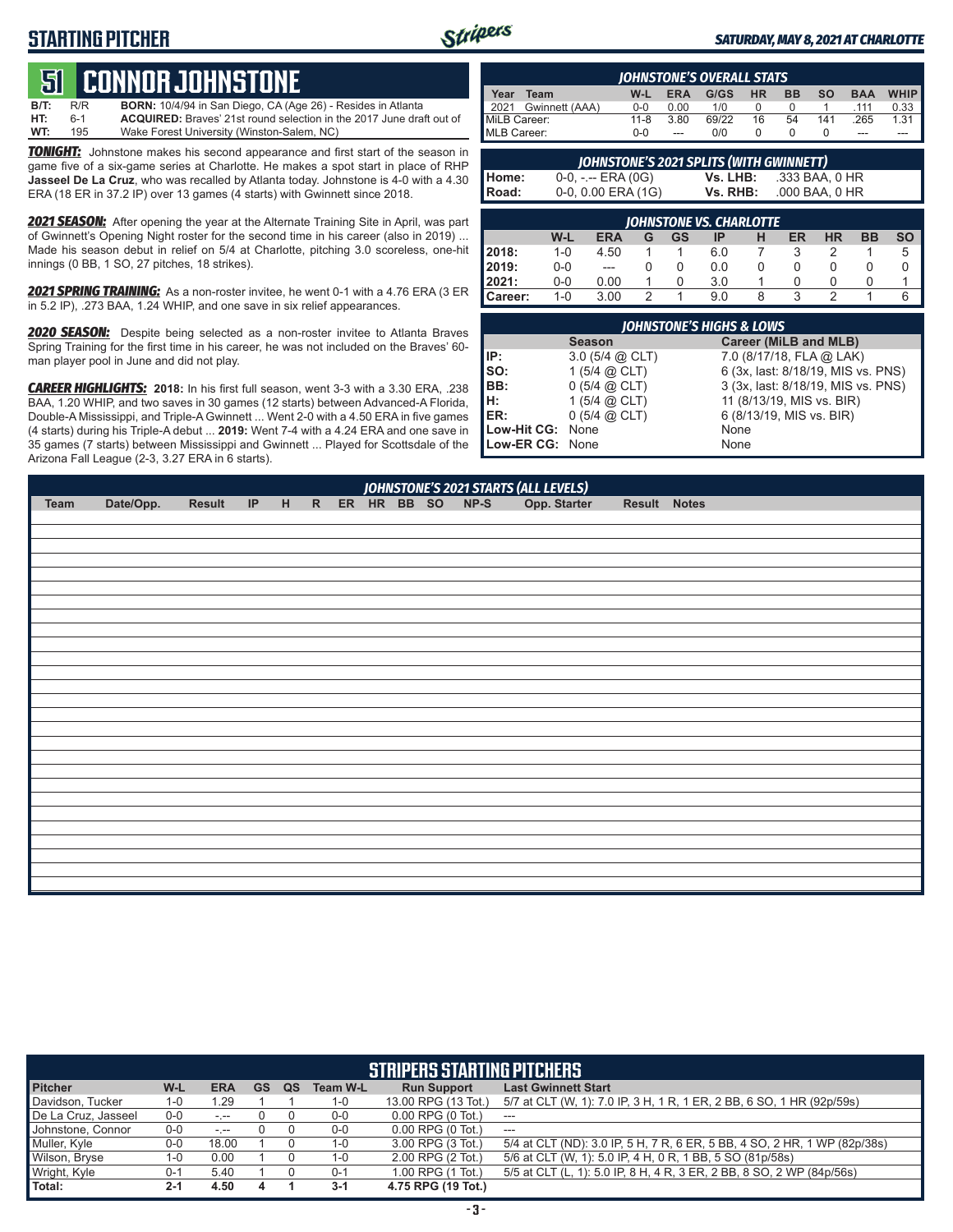

| <b>RELIEF SUMMARY (CURRENT STRIPERS ONLY)</b> |         |            |   |           |            |               |              |                                                                 |                         |
|-----------------------------------------------|---------|------------|---|-----------|------------|---------------|--------------|-----------------------------------------------------------------|-------------------------|
| <b>Pitcher</b>                                | W-L     | <b>ERA</b> | G | <b>GF</b> | <b>HLD</b> | <b>SV/OPP</b> | <b>IR/RS</b> | <b>Last Gwinnett Outing</b>                                     | <b>Scoreless Streak</b> |
| Bradford, Chasen                              | 0-0     | 3.86       |   |           |            | 0/0           | 2/2          | 5/7 at CLT: 2.0 IP, 0 H, 0 R, 0 BB, 1 SO (18p/12s)              | 1G (2.0 IP)             |
| Burrows, Thomas (L)                           | $0 - 0$ | 0.00       |   |           |            | 0/0           | 0/0          | 5/4 at CLT: 2.0 IP, 0 H, 0 R, 2 BB, 2 SO (26p/14s)              | 1G (2.0 IP)             |
| Chavez, Jesse                                 | 0-0     | 0.00       |   |           |            | 0/0           | 0/0          | 5/6 at CLT (H, 1): 2.0 IP, 0 H, 0 R, 1 BB, 4 SO (32p/18s)       | 1G (2.0 IP)             |
| Hernandez, Daysbel                            | $0 - 0$ | 0.00       |   |           |            | 0/0           | 1/0          | 5/5 at CLT: 0.1 IP, 0 H, 0 R, 0 BB, 0 SO (5p/3s)                | 1G (0.1 IP)             |
| Horacek, Mitch (L)                            | $0 - 0$ | 9.00       |   |           |            | 0/0           | 0/0          | 5/5 at CLT: 1.0 IP, 2 H, 1 R, 1 ER, 0 BB, 1 SO (26p/15s)        | 0G                      |
| Johnstone, Connor                             | $0 - 0$ | 0.00       |   |           | 0          | 0/0           | 3/3          | 5/4 at CLT: 3.0 IP, 1 H, 0 R, 0 BB, 1 SO (27p/18s)              | 1G (3.0 IP)             |
| Kelley, Trevor                                | $0 - 0$ | $ -$       |   |           |            | 0/0           | 0/0          | $- - -$                                                         | ---                     |
| Lee, Dylan (L)                                | $1 - 0$ | 0.00       |   |           |            | 0/0           | 0/0          | 5/4 at CLT (W, 1): 2.0 IP, 1 H, 1 R, 0 ER, 0 BB, 3 SO (31p/23s) | 0G                      |
| Martin, Chris                                 | $0 - 0$ | 27.00      |   |           | $\Omega$   | 0/0           | 0/0          | 5/5 at CLT: 0.2 IP, 2 H, 2 R, 2 ER, 0 BB, 2 SO (18p/14s)        | 0G                      |
| Newcomb, Sean (L)                             | $0 - 0$ | 0.00       |   |           |            | 0/0           | 0/0          | 5/6 at CLT: 1.0 IP, 0 H, 0 R, 0 BB, 2 SO (14p/9s)               | 1G (1.0 IP)             |
| Santana, Edgar                                | $0-0$   | $ -$       |   |           | 0          | 0/0           | 0/0          | ---                                                             |                         |

| <b>STRIPERS PITCHING BREAKDOWN</b> |         |                               |      |          |    |                               |           |           |    |  |
|------------------------------------|---------|-------------------------------|------|----------|----|-------------------------------|-----------|-----------|----|--|
|                                    | W-L     | <b>ERA</b>                    | IP   |          | R  | ER                            | <b>HR</b> | <b>BB</b> | SΟ |  |
| Starters:                          | $2 - 1$ | 4.50                          | 20.0 | 20       | 12 | 10                            | 3         | 10        | 23 |  |
| Relievers:                         | 1-0     | 3.00                          | 18.0 | 11       |    | 6                             |           | 5         |    |  |
| Total:                             | $3-1$   | 3.79                          | 38.0 | 31       | 19 | 16                            | 5         | 15        |    |  |
|                                    |         | <b>Saves/Opp: 0/1 (00.0%)</b> |      | Holds: 1 |    | <b>IR/Scored: 6/5 (83.3%)</b> |           |           |    |  |

#### *CHASEN BRADFORD - RHP - #28:*

**• Spring Training:** Did not pitch in Atlanta's MLB camp.

- **• 2020:** Re-signed by Seattle to an MiLB deal on 1/15, but was not included on the Mariners' 60-man player pool ... Did not play.
- **• 2019:** Split time between Seattle (0-0, 4.86 ERA, 1 SV in 12G) and Triple-A Tacoma (0-0, 6.75 ERA, 1 SV in 5G).
- **• Acquired:** MiLB FA (3/15/21) ... Originally the New York Mets' 35th round pick in 2011 out of the University of Central Florida.
- **• MLB Career:** 7-0, 3.89 ERA, .253 BAA, 1 SV in 86G with NYM, SEA (2017-19).

### *THOMAS BURROWS - LHP - #49:*

- **• MLB.com Prospect Rankings:** #22 (Braves Top 30).
- **• Spring Training:** 0-1, 6.75 ERA, .222 BAA, 0 SV in 4G with Atlanta.
- **• 2020:** Was an NRI to Braves Spring Training, but not included on 60-man player pool ... Did not play.
- **• 2019:** Went 2-4 with a 4.42 ERA, .221 BAA, and 7 saves (7-for-9) in 43G between Double-A Mississippi and Gwinnett ... Stranded 16 of 17 inherited runners with the Stripers (94.1%) ... Won Atlanta's Bill Lucas Award for community service.
- **• Acquired:** Via trade with Seattle (1/11/17) ... Originally the Mariners' 4th-round pick in 2016 out of the University of Alabama.

# *JESSE CHAVEZ - RHP - #40:*

- **• Spring Training:** 0-0, 14.54 ERA, .429 BAA, 0 SV in 5G with the Los Angeles Angels ... Released on 3/25.
- **• 2020:** Logged 18G with Texas, going 0-0 with a 6.88 ERA and .303 BAA.
- **• 2019:** In 48G (9 starts) with Texas, went 3-5 with a 4.85 ERA, .267 BAA, and 1 save. **• Acquired:** MiLB FA (4/17/21) ... Originally Texas's 42nd round pick in 2002 out of Riverside Community College (Riverside, CA).
- **• MLB Career:** 41-58, 4.52 ERA, .266 BAA, 8 SV in 481G with PIT, ATL, KC, TOR, OAK, LAD, LAA, TEX, CHC (2008-20) ... Made his lone MLB Postseason appearance with the Cubs in 2018 NL Wild Card Game (1.0 IP, 1 H, 0 R, 0 SO).

# *DAYSBEL HERNANDEZ - RHP - #36:*

- **• MLB.com Prospect Ranks:** #17 (Braves Top 30).
- **• Spring Training:** 0-0, 9.00 ERA, .353 BAA, 0 SV in 6G with Atlanta.
- **• 2020:** Was not on the Braves' 60-man player pool ... Participated in Atlanta's Instructional League at Coolray Field in October.
- **• 2019:** Spent the entire season with Advanced-A Florida, going 5-2 with a 1.71 ERA, .184 BAA, and 7 SV (7-for-10) in 35G ... Named an MiLB.com Braves Org. All-Star.
- **• Acquired:** NDFA (9/13/17) out of Sandino, Cuba.

### *MITCH HORACEK - LHP - #59:*

- **• Spring Training:** Did not pitch in Atlanta's MLB camp.
- **• 2020:** Signed with Minnesota, but was not on the Twins' 60-man player pool. **• 2019:** Pitched for both Double-A Hartford (4-0, 2.48 ERA in 34G) and Triple-A
- Albuquerque (1-1, 18.75 ERA in 12G) in the Colorado Rockies organization. **• Acquired:** MiLB FA (3/25/21) ... Originally Baltimore's 9th-round pick in 2013 out of Dartmouth College (Hanover, NH).

# *CONNOR JOHNSTONE - RHP - #51:*

- **• 2021:** Threw 3.0 scoreless IP in his season debut on 5/4 at Charlotte (1 H, 1 SO).
- **• Spring Training:** 0-1, 4.76 ERA, .273 BAA, 1 SV in 6G with Atlanta.
- **• 2020:** Was an NRI to Braves Spring Training, but not on 60-man player pool.
- **• 2019:** With Double-A Mississippi and Gwinnett, went 7-4 with a 4.24 ERA, .296 BAA, and 1 SV in 35G (7 starts) ... His 7 wins ranked T-8th among Braves farmhands.
- **• Acquired:** Braves 21st-round pick in 2017 out of Wake Forest University.

### *TREVOR KELLEY - RHP - #43:*

- **• Spring Training:** Did not pitch in Chicago Cubs' MLB camp ... Released on 4/23. **• 2020:** Pitched in 4G with Philadelphia, going 0-0 with a 10.80 ERA ... Outrighted on
- 8/14 and spent the rest of the season at the Phillies Alternate Site. **• 2019:** In 52G with Triple-A Pawtucket, went 5-5 with a 1.79 ERA, .216 BAA, and 12 SV ... Was an International League Midseason and Postseason All-Star and a *Baseball America* Triple-A All-Star ... Led IL in appearances and was T-1st in saves
- Made MLB debut on 7/2 at Toronto and logged 10G with Boston (0-3, 8.64 ERA). **• Acquired:** MiLB FA (4/28/21) ... Originally Boston's 36th-round pick in 2015 out of the University of North Carolina at Chapel Hill.
- **• MLB Career:** 0-3, 9.26 ERA, .347 BAA, 0 SV in 14G with Boston (2019) and Philadelphia (2020).

#### *DYLAN LEE - LHP - #58:*

- **• 2021:** Earned the win in his Stripers' debut on 5/4 at Charlotte (2.0 IP, 1 H, 1 R< 0 ER, 0 BB, 3 SO in 10-9 win in 12 innings).
- **• Spring Training:** 0-0, 0.00 ERA, 0 SV in 2G with Miami ... Released on 3/29.
- **• 2020:** Was a non-roster invite to Marlins Spring Training, but was not on Miami's 60-man player pool ... Did not play.
- **• 2019:** Logged 45G between Double-A Jacksonville (0-3, 1.91 ERA, .176 BAA, 13 SV in 32G) and Triple-A New Orleans (1-3, 4.71 ERA, .329 BAA, 0 SV in 13G).
- **• Acquired:** MiLB FA (4/15/21) ... Originally Miami's 10th-round pick in 2016 out of Cal State Fresno (Fresno, CA).

### *CHRIS MARTIN - RHP - #57:*

- **• MLB Rehab:** Assigned to rehab with Gwinnett on 5/5 ... On Atlanta's 10-day injured list since 4/7 (right shoulder inflammation) ... Is 0-0 with a 27.00 ERA (2 ER in 0.2 IP) in 1 rehab outing with the Stripers.
- **• 2021:** Was on the Braves' Opening Day roster, went 0-1 with a 5.40 ERA and .444 BAA in 2 relief outings from 4/1-4/4.
- **• Spring Training:** 0-0, 0.00 ERA, .000 BAA, 1 SV in 3G with Atlanta.
- **• 2020:** In 19G with Atlanta, went 1-1 with a 1.00 ERA, .129 BAA, and 1 SV ... Pitched 8 times in the Postseason, going 0-1 with a 2.25 ERA and .179 BAA.
- **• Acquired:** Via trade with Texas in exchange for LHP Kolby Allard (7/30/19) ... Originally Colorado's 21st-round pick in 2005 out of McLennan CC (McLennan, TX).
- **• MLB Career:** 3-12, 4.11 ERA, .264 BAA, 6 SV in 165G with COL, NYY, TEX, and ATL (2014-15, 2018-21) ... Pitched in 2019, 2020 Postseason with ATL (0-1, 2.25 ERA in 8G).

### *SEAN NEWCOMB - LHP - #15:*

- **• 2021:** In 7G with Atlanta, is 1-0 with an 8.53 ERA, .280 BAA, and 1 SV ... Optioned to Gwinnett on 5/5 to make room for LHP Max Fried.
- **• Spring Training:** 0-0, 1.29 ERA, .227 BAA, 0 SV in 6G (1GS) with Atlanta.
- **• 2020:** Made just 4 starts with the Braves (0-2, 11.20 ERA) ... Spent most of the year at the Alternate Training Site at Coolray Field.
- **• Acquired:** Via trade with the Los Angeles Angels in exchange for SS Andrelton Simmons (11/12/15) ... Originally the Angels' 1st-round pick (15th overall) in 2014 out of the University of Hartford (West Hartford, CT).
- **• MLB Career:** 23-23, 4.24 ERA, .243 BAA, 2 SV in 116G (57GS) with Atlanta (2017- 21) ... In 6G during the 2018-19 Postseasons, went 1-0 with a 1.08 ERA.

### *EDGAR SANTANA - RHP - #37:*

- **• 2021:** Recalled from the Alternate Training Site on 4/30 ... In 4G with Atlanta, went 0-0 with a 6.00 ERA (2 ER in 3.0 IP) ... Optioned to Gwinnett on 5/7.
- **• Spring Training:** 0-0, 10.80 ERA, .323 BAA, 0 SV in 7G with Pittsburgh ... Optioned to the Pirates' Alternate Site on 3/23, DFA'd on 4/5.
- **• Injury Report:** Didn't pitch in affiliated baseball from 2019-20 ... Underwent right elbow UCL reconstruction surgery in March 2019.
- **• Acquired:** Via trade with Pittsburgh (4/9/21) ... Originally signed by Pittsburgh as a NDFA (10/12/13) out of Puerto Plata, Dominican Republic.
- **• MLB Career:** 3-4, 3.40 ERA, .243 BAA, 0 SV in 92G with PIT, ATL (2017-18, 2020).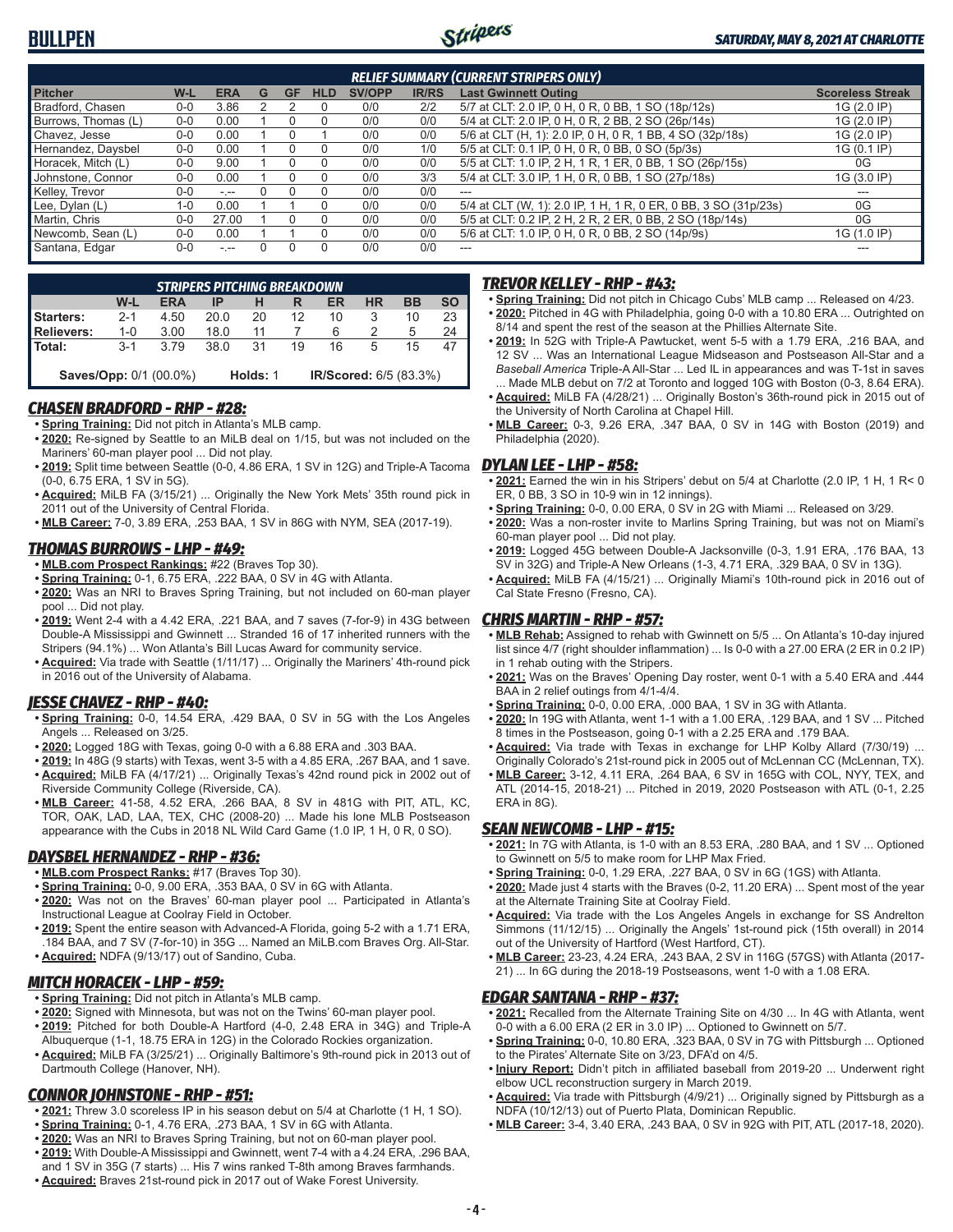| <b>OFFENSE</b>  |                              |                 |                                 | Stripers |  |                                                                                              |  |  |  | <b>SATURDAY, MAY 8, 2021 AT CHARLOTTE</b> |
|-----------------|------------------------------|-----------------|---------------------------------|----------|--|----------------------------------------------------------------------------------------------|--|--|--|-------------------------------------------|
| <b>TOTAL:</b>   | 299, 7 HR, 924 OPS           | <b>RISP:</b>    | 333, 4 HR, 977 OPS RUNS/INNING: |          |  | $\begin{array}{cccccccccccccccccc} 1 & 2 & 3 & 4 & \overline{5} & 6 & 7 & 8 & 9 \end{array}$ |  |  |  |                                           |
| Vs. LHP:        | 226, 3 HR, 788 OPS           | <b>RISP/20:</b> | 269, 1 HR, .744 OPS Stripers:   |          |  |                                                                                              |  |  |  |                                           |
| <b>Vs. RHP:</b> | 347, 4 HR, 1.013 OPS LOADED: |                 | 400, 1 HR, 1.400 OPS Opponents: |          |  |                                                                                              |  |  |  |                                           |

|                |                |          |                |           |                |          |          | <b>HOME RUNS</b>       |                                         |            | <b>MULTI-GAMES</b> |             |
|----------------|----------------|----------|----------------|-----------|----------------|----------|----------|------------------------|-----------------------------------------|------------|--------------------|-------------|
| Player         | 1 <sub>R</sub> | 2R       | 3R             | <b>GS</b> | Tot.           |          |          | Off LH_Off RH Team W-L | <b>Last HR with Gwinnett</b>            | <b>Hit</b> | <b>RBI</b>         | <b>HR</b>   |
| Almonte        | $\Omega$       | 0        |                |           |                | 0        |          | $1 - 0$                | 5/7/21 at CLT, GS (RH Felix Paulino)    |            |                    | 0           |
| Arcia          |                | 0        |                | 0         |                |          | $\Omega$ | $0 - 1$                | 5/5/21 at CLT, 1R (LH Tanner Banks)     | $\Omega$   | $\Omega$           | 0           |
| Brugman        | $\Omega$       | 0        |                | 0         | 0              |          | $\Omega$ | $0 - 0$                |                                         |            | n                  | 0           |
| Camargo        | $\Omega$       | $\Omega$ |                | 0         |                |          | $\Omega$ | $0 - 1$                | 5/5/21 at CLT, 3R (LH Jacob Lindgren)   |            |                    | 0           |
| Casteel        | $\Omega$       | $\Omega$ | $\Omega$       | 0         | 0              | $\Omega$ | $\Omega$ | $0 - 0$                | ---                                     |            | C                  | 0           |
| Demeritte      | $\Omega$       |          |                | 0         |                | 0        |          | $1 - 0$                | 5/4/21 at CLT, 2R (RH Tayron Guerrero)  |            |                    | 0           |
| Ervin          | $\Omega$       | O        |                |           | 0              |          | $\Omega$ | $0 - 0$                |                                         |            | C                  | 0           |
| Goins          |                | 0        |                | $\Omega$  |                |          | $\Omega$ | $1 - 0$                | 5/4/21 at CLT, 1R (LH Kyle Kubat)       | $\sim$     | $\cap$             | 0           |
| Gore           |                | 0        | $\Omega$       |           | 0              |          | $\Omega$ | $0 - 0$                |                                         |            | C                  | 0           |
| Inciarte       | $\Omega$       | 0        | 0              | 0         | 0              | 0        | $\Omega$ | $0 - 0$                | ---                                     |            | n                  | 0           |
| Kazmar Jr.     | $\Omega$       | 0        | 0              | 0         | 0              | $\Omega$ | $\Omega$ | $0 - 0$                | 8/9/19 at SWB, 2R (Brody Koerner)       |            | $\cap$             | 0           |
| Martinez       | $\Omega$       | 0        |                |           | 0              | $\Omega$ | $\Omega$ | $0 - 0$                |                                         |            | C                  | 0           |
| <b>Morales</b> | $\Omega$       | 0        |                | 0         |                |          |          | $1 - 0$                | 5/7/21 at CLT, 3R (RH Joe De Carlo)     |            |                    | 0           |
| Sanchez        | $\Omega$       | 0        |                | 0         | 0              |          | $\Omega$ | $0 - 0$                |                                         | $\sim$     |                    | 0           |
| Snider         |                | $\Omega$ | $\Omega$       | 0         |                | $\Omega$ |          | $1 - 0$                | 5/7/21 at CLT, 1R (RH Felix Paulino)    |            | $\cap$             | 0           |
| Unroe          |                | 0        | 0              | 0         | 0              | $\Omega$ | $\Omega$ | $0 - 0$                | 7/19/19 vs. ROC, 1R (RH Drew Hutchison) | $\Omega$   | $\Omega$           | 0           |
| Waters         | $\Omega$       |          |                |           | 0              | $\Omega$ | $\Omega$ | $0 - 0$                | 8/31/19 at DUR, 1R (LH Josh Fleming)    |            | $\Omega$           | $\mathbf 0$ |
| Total:         | 3              |          | $\overline{2}$ |           | $\overline{7}$ |          |          |                        |                                         |            |                    |             |

|                                                                             |       |           |                      | <b>HOME RUN VARIANTS</b> |    |           |              |               | <b>HITTING STREAKS (10-PLUS GAMES)</b> |              |
|-----------------------------------------------------------------------------|-------|-----------|----------------------|--------------------------|----|-----------|--------------|---------------|----------------------------------------|--------------|
| Leadoff Homers, Game (0x):                                                  |       |           |                      |                          |    |           |              | Player        | Length/Dates                           | <b>Stats</b> |
| Walk-Off Homers (0x):<br>Inside-the-Park Homers (0x):                       |       |           |                      |                          |    |           |              |               |                                        |              |
| Back-to-Back Homers (1x):<br>Almonte (GS) / Snider, 5/7 at CLT (1st Inning) |       |           |                      |                          |    |           |              |               |                                        |              |
|                                                                             |       |           |                      |                          |    |           |              |               | <b>ON-BASE STREAKS (20-PLUS GAMES)</b> |              |
|                                                                             |       |           |                      |                          |    |           |              | <b>Player</b> | <b>Length/Dates</b>                    | <b>Stats</b> |
|                                                                             |       |           | <b>PINCH HITTERS</b> |                          |    |           |              |               |                                        |              |
| Player                                                                      | AVG.  | <b>AB</b> | н                    | 2B                       | 3B | <b>HR</b> | <b>RBI</b>   |               |                                        |              |
| Almonte                                                                     |       |           |                      |                          |    |           |              |               |                                        |              |
|                                                                             | 1.000 |           |                      | 0                        | 0  | 0         | 2            |               |                                        |              |
| Gore                                                                        | 1.000 |           |                      | $\Omega$                 | 0  | 0         | 0            |               |                                        |              |
| Unroe                                                                       | .000  |           | $\Omega$             | 0                        | 0  | 0         | 0            |               |                                        |              |
| Totals:                                                                     | .667  | 3         | $\mathbf{2}$         | 0                        | 0  | 0         | $\mathbf{2}$ |               |                                        |              |

| <b>BATTER'S BOX (CURRENT STRIPERS ONLY)</b> |                                    |                         |                          |                                   |  |  |  |  |  |  |  |
|---------------------------------------------|------------------------------------|-------------------------|--------------------------|-----------------------------------|--|--|--|--|--|--|--|
| <b>Player</b>                               | <b>Season with GWN</b>             | 5/7 at CHA              | <b>Active Hit Streak</b> | <b>Road Trip</b>                  |  |  |  |  |  |  |  |
| Almonte, Abraham                            | .385, 1 HR, 9 RBI, 0 SB, 1.222 OPS | 3-5, HR (1), 4 R, 6 RBI | 1G (Since 5/7            | .385 (5-13), 2B, HR, 6 R, 9 RBI   |  |  |  |  |  |  |  |
| Arcia, Orlando                              | .316, 1 HR, 2 RBI, 0 SB, .883 OPS  | $2-6, R$                | 4G (Since 5/4)           | .316 (6-19), HR, 4 R, 2 RBI       |  |  |  |  |  |  |  |
| Brugman, Jaycob                             | .000, 0 HR, 0 RBI, 0 SB, .000 OPS  | <b>DNP</b>              | $-1G$                    | $.000(0-3)$                       |  |  |  |  |  |  |  |
| Camargo, Johan                              | .333, 1 HR, 4 RBI, 0 SB, 1.124 OPS | $2-3, 4R$               | 4G (Since 5/4)           | .333 (5-15), 2B, HR, 9 R, 4 RBI   |  |  |  |  |  |  |  |
| Casteel, Ryan                               | .500, 0 HR, 0 RBI, 0 SB, 1.000 OPS | <b>DNP</b>              | 1G (Since 5/5)           | $.500(2-4)$                       |  |  |  |  |  |  |  |
| Demeritte, Travis                           | .250, 1 HR, 5 RBI, 1 SB, .857 OPS  | <b>DNP</b>              | -2G                      | .250 (3-12), HR, 2 R, 5 RBI, SB   |  |  |  |  |  |  |  |
| Ervin, Phillip                              | .182, 0 HR, 1 RBI, 0 SB, .619 OPS  | $1-3, 3R$               | 1G (Since 5/7)           | $.182$ (2-11), 3 R, RBI           |  |  |  |  |  |  |  |
| Goins, Ryan                                 | .357, 1 HR, 2 RBI, 0 SB, 1.143 OPS | $1-2, R$                | 2G (Since 5/6)           | .357 (5-14), 2B, HR, 4 R, 2 RBI   |  |  |  |  |  |  |  |
| Gore, Terrance                              | .667, 0 HR, 0 RBI, 0 SB, 1.333 OPS | $2 - 3$                 | 1G (Since 5/7)           | $.667(2-3)$                       |  |  |  |  |  |  |  |
| Inciarte, Ender                             | .400, 0 HR, 1 RBI, 0 SB, 1,300 OPS | 1-3, 2B, RBI            | 2G (Since 5/6)           | .400 (2-5), 2 2B, RBI             |  |  |  |  |  |  |  |
| Kazmar Jr., Sean                            | ---                                | <b>DNP</b>              | ---                      | ---                               |  |  |  |  |  |  |  |
| Martinez, Carlos                            | .300, 0 HR, 1 RBI, 0 SB, .600 OPS  | <b>DNP</b>              | 2G (Since 5/4)           | .300 (3-10), RBI                  |  |  |  |  |  |  |  |
| Morales, Jonathan                           | .333, 1 HR, 5 RBI, 0 SB, 1.167 OPS | 2-6, HR (1), R, 5 RBI   | 1G (Since 5/7)           | .333 (2-6), HR, R, 5 RBI          |  |  |  |  |  |  |  |
| Sanchez, Yolmer                             | .333. 0 HR. 3 RBI. 0 SB. .984 OPS  | 3-5, 2B, 3B, 3 R, 3 RBI | 1G (Since 5/7)           | .333 (6-18), 2 2B, 3B, 5 R, 3 RBI |  |  |  |  |  |  |  |
| Snider, Travis                              | .250, 1 HR, 1 RBI, 0 SB, 1.700 OPS | 1-3, HR (1), 2 R, RBI   | 1G (Since 5/7)           | .250 (1-4), HR, 2 R, RBI          |  |  |  |  |  |  |  |
| Unroe, Riley                                | .000, 0 HR, 0 RBI, 0 SB, .000 OPS  | $0 - 4$                 | -1G                      | $.000(0-4)$                       |  |  |  |  |  |  |  |
| Waters, Drew                                | .188, 0 HR, 1 RBI, 1 SB, .485 OPS  | <b>DNP</b>              | $-1G$                    | .188 (3-16), 2B, R, RBI, SB       |  |  |  |  |  |  |  |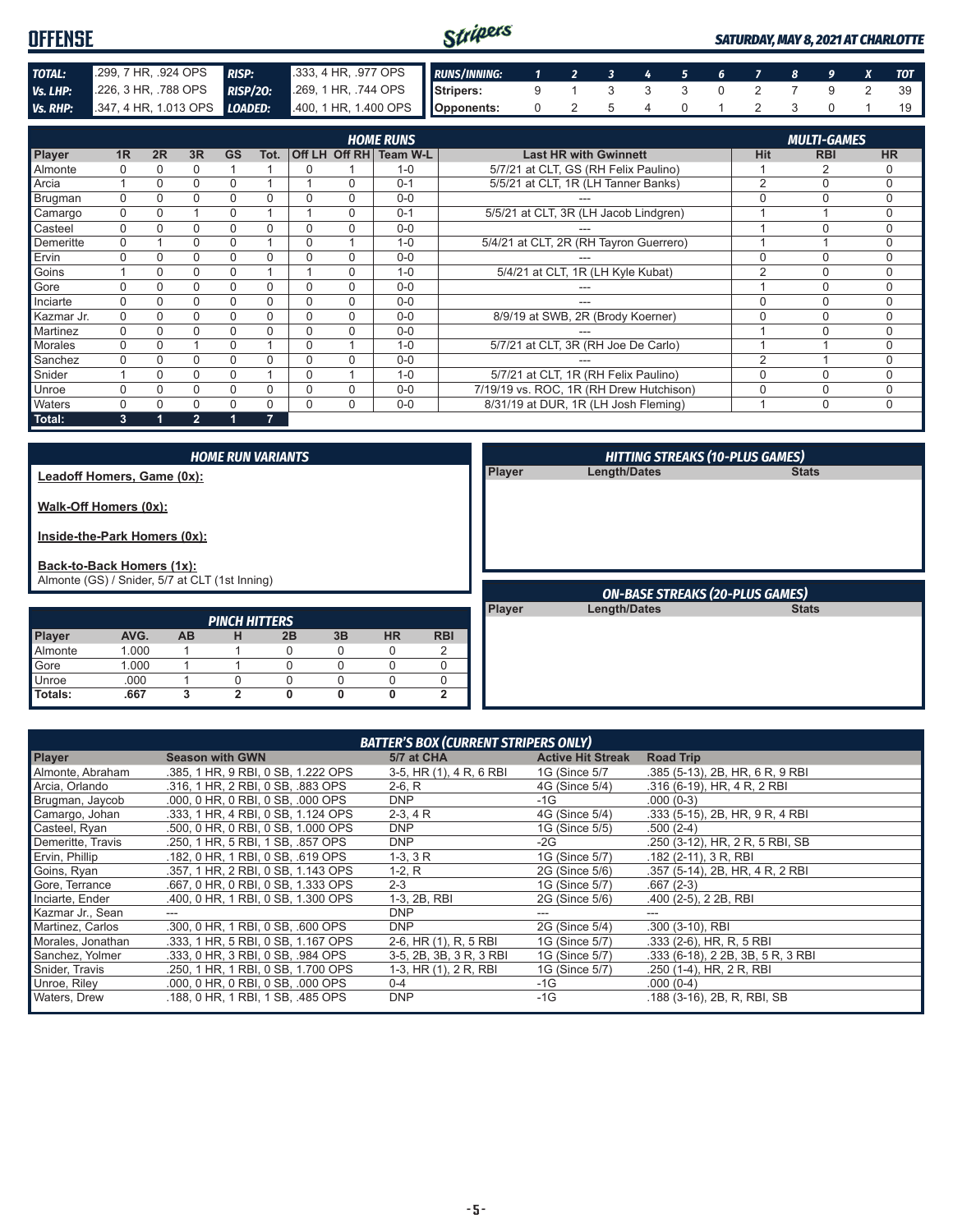# *ABRAHAM ALMONTE - OF - #7*

**OFFENSE**

- **• Leaderboard:** As of 5/8, ranks among Triple-A East leaders in RBI (2nd, 9) and runs scored (T-2nd, 6).
- **• 2021:** Plated the go-ahead RBI with a 12th-inning double on 5/4 at CLT, scored eventual decisive run on an error (won 10-9) ... Set a new single-game career high with 6 RBI on 5/7 at CLT (3-for-5, grand slam, 4 R).
- **• Spring Training:** .156, 3 2B, 1 3B, 3 R, 1 RBI, 1 SB, .595 OPS in 17G with Atlanta.
- **• 2020:** Played 7G with San Diego, batting .091 (1-for-11, 1 SB). **• Acquired:** MLB FA (10/30/20) ... Outrighted to the Braves Alternate Site on 3/26 ...
- Originally signed by the New York Yankees as a NDFA (7/2/05).
- **• MLB Career:** .237, 58 2B, 13 3B, 18 HR, 97 RBI, 25 SB in 376G with SEA, SD, CLE, KC, and ARI (2013-20).

#### *ORLANDO ARCIA - INF - #13*

- **• 2021:** Was on Milwaukee's Opening Day roster and batted .091 (1-for-11, 1 RBI) in 4G before being traded to Atlanta on 4/6 (sent to Braves Alternate Site).
- **• Spring Training:** .191, 4 2B, 4 R, 6 RBI, .517 OPS in 19G with Milwaukee.
- **• 2020:** Spent 59 games with the Brewers, batting .260 (10 2B, 1 3B, 5 HR, 22 R, 20 RBI, 2 SB) ... Played in 2 Postseason games (.143, 1-for-7, 1 HR, 2 RBI).
- **• Acquired:** Via trade with Milwaukee in exchange for RHP Chad Sobotka and RHP Patrick Weigel (4/6/21) ... Originally signed by Milwaukee as a NDFA (10/22/10).
- **• MLB Career:** .244, 69 2B, 7 3B, 42 HR, 180 RBI, 39 SB in 542G with Milwaukee (2016-21) ... Played in the Postseason from 2018-20 (.295, 4 HR, 6 RBI in 13G).

#### *JAYCOB BRUGMAN - OF - #14*

- **• Spring Training:** Did not play in Atlanta's MLB camp.
- **• 2020:** Was a non-roster invitee with the Chicago White Sox, but was not included on the 60-man player pool and did not play.
- **• 2019:** Hit .279 (22 2B, 1 3B, 24 HR, 66 RBI, .955 OPS) in 81 Triple-A games, playing for Norfolk (3G, released by Baltimore on 5/24) and Tacoma (78G, signed by Seattle on 6/1) 23 of his career-high 24 blasts came with the Rainiers.
- **• Acquired:** MiLB FA (12/26/20) ... Originally Oakland's 17th-round pick in 2013 out of Brigham Young University (Provo, UT).
- **• MLB Career:** .266, 2 2B, 0 3B, 3 HR, 12 RBI, 1 SB in 48G with Oakland (2017).

### *JOHAN CAMARGO - INF - #17*

- **• Leaderboard:** As of 5/8, ranks among Triple-A East leaders in runs (1st, 9) and walks (T-2nd, 6).
- **• 2021 in MLB:** In 2 stints with Atlanta (4/3-8, 4/16-29), is 0-for-11 in 9G.
- **• Spring Training:** .186, 2 2B, 1 HR, 4 R, 3 RBI in 18G with Atlanta.
- **• 2020:** Made Braves' Opening Day roster and batted .200 (8 2B, 4 HR, 16 R, 9 RBI) in 35G ... Added to the NLCS roster in place of injured Adam Duvall prior to Game 2 and played in 4G (.250, 2-for-8, 1 2B, 1 RBI).
- **• 2019:** In his second full MLB season, hit .233 (12 2B, 1 3B, 7 HR, 31 R, 32 RBI, 1 SB) in 98G with Atlanta ... Optioned to Gwinnett on 8/16 and hit safely in 13 of 14 games with the Stripers (.483, 6 2B, 2 HR, 10 R, 15 RBI, 1.221 OPS).
- **• Acquired:** NDFA (7/2/10) out of Panama City, Panama.
- **• MLB Career:** .258, 68 2B, 4 3B, 34 HR, 144 RBI, 2 SB in 358G with Atlanta (2017- 21) ... Played in 2018 and 2020 Postseasons (.087, 1 2B, 1 RBI in 8G).

#### *RYAN CASTEEL - C - #9*

- **• Spring Training:** Did not play in Atlanta's MLB camp.
- **• 2020:** Was not on the Braves' 60-man player pool, did not play.
- **• 2019:** Played 118G with Double-A Mississippi, batting .263 (21 2B, 2 3B, 21 HR, 73 RBI, .811 OPS) ... Ranked 2nd in the Southern League in homers and RBI, 3rd in slugging (.477) ... Was his 2nd career 20-homer season (hit 22 in 2013).
- **• Acquired:** MiLB FA (3/14/21) ... Originally Colorado's 17th-round pick in 2010 out of Cleveland State Community College (Cleveland, TN).

### *TRAVIS DEMERITTE - OF - #12*

- **• Opening Night Record:** On 5/4 at CLT, tallied 5 RBI (3-for-6, HR) to set a GWN Opening Night record (Johan Camargo had 4 RBI on 4/6/17 vs. DUR).
- **• 2021:** Outrighted to Gwinnett on 2/21 and signed to a MiLB contract.
- **• Spring Training:** .133, 0 HR, 3 RBI, 1 SB, .467 OPS in 14G with Atlanta.
- **• 2020:** Hit .172 with 1 2B, 4 RBI in 18G with Detroit ... DFA'd on 2/5/21.
- **• 2019:** Made his Triple-A debut with Gwinnett and was an IL All-Star (.286, 20 HR, 73 RBI, .944 OPS in 96G) ... Has 1 of the 9 20-HR seasons in GWN history ... Traded to Detroit on 7/31, made his MLB debut (.225, 3 HR, 10 RBI in 48G).
- **• Acquired:** Off Waivers from Detroit (2/12/21) ... Originally Texas' 1st-round pick (30th overall) in 2013 out of Winder-Barrow High School (Winder, GA).
- **• MLB Career:** .217, 8 2B, 2 3B, 3 HR, 14 RBI, 3 SB with Detroit (2019-20).

#### *PHILLIP ERVIN - OF - #18*

- **• 2021:** DFA'd on 3/28, outrighted to the Braves Alternate Site on 4/3.
- **• Spring Training:** .276, 0 HR, 2 RBI, 1 SB, .647 OPS in 18G with Atlanta.
- **• 2020:** Between Cincinnati and Seattle, hit .149 with 3 2B, 4 RBI, 1 SB in 37G ... DFA'd by the Reds (8/28), Mariners (12/16), and Chicago Cubs (2/20/21).
- **• Acquired:** Off waivers from the Chicago Cubs (2/22/21) ... Originally Cincinnati's 1st-round pick (27th overall) in 2013 out of Samford University (Homewood, AL).
- **• MLB Career:** .247, 26 2B, 8 3B, 17 HR, 68 RBI, 15 SB in 237G with CIN, SEA (2017-20) ... Talled 7 of his 8 career triples in 2019 (ranked 7th in NL).

#### *RYAN GOINS - INF - #8*

- **• Spring Training:** .391, 2 2B, 0 HR, 5 RBI, 0 SB, .960 OPS in 16G with Atlanta. **• 2020:** Played in 14G with the Chicago White Sox, batting .000 (0-for-9, 4 R) ... Spent most of the year at the Alternate Site in Schaumburg, IL.
- **• Acquired:** MiLB FA (2/25/21) ... Originally Toronto's 4th-round pick in 2009 out of Dallas Baptist University (Dallas, TX).
- **• MLB Career:** .228, 71 2B, 12 3B, 22 HR, 158 RBI in 555G with TOR, KC, CWS (2013-20) ... Played for TOR in 2015, 2016 Postseason (.146, 1 HR, 5 RBI in 14G).

#### *TERRANCE GORE - OF - #5*

- **• Spring Training:** Did not play in Atlanta's MLB camp.
- **• 2020:** Logged 2G in his lone season with the Los Angeles Dodgers (0 PA).
- **• 2019:** With Kansas City, hit .275 (2 2B, 1 3B, 13 R, 1 RBI, 13 SB) in 37G ... All numbers were career highs (has just 1 hit in 19 plate appearances in his other 6 MLB seasons).
- **• Acquired:** MiLB FA (2/18/21) ... Originally Kansas City's 20th-round pick in 2011 out of Gulf Coast Community College (Panama City, FL).
- **• MLB Career:** .224, 2 2B, 1 3B, 0 HR, 1 RBI, 40 SB in 102G with KC, CHC, LAD (2014-20) ... Played in the Postseason with KC (2014-15) and CHC (2018), going 0-for-2 with 3 R, 5 SB ... Won World Series with the Royals in 2015.

#### *ENDER INCIARTE - OF - #53*

- **• MLB Rehab:** Assigned to rehab on 5/6 ... On Atlanta's 10-day IL since 4/17 (strained left hamstring) ... Batting .400 (2-for-5, 2 2B, 1 R, 1 RBI) in 2G with Gwinnett.
- **• 2021:** Was on the Braves' Opening Day roster, batted .294 (1 2B, 3 R) in 12G prior to suffering the hamstring injury on 4/16 at Chicago.
- **• Spring Training:** .176, 1 2B, 5 R, 1 RBI, 1 SB in 13G with Atlanta.
- **• 2020:** In 46G with the Braves, hit .190 (2 2B, 1 3B, 1 HR, 17 R, 10 RBI, 4 SB).
- **• Acquired:** Via trade with Arizona (12/9/15) ... Originally signed by the D-backs as a NDFA (5/25/08) out of Maracaibo, Venezuela.
- **• MLB Career:** .282, 137 2B, 28 3B, 40 HR, 253 RBI, 117 SB in 817G with Arizona (2014-15) and Atlanta (2016-21) ... Played in 2018 Postseason (.231, 3-for-13).

#### *SEAN KAZMAR JR. - INF - #4*

- **• 2021 with Atlanta:** Contract selected on 4/17, has spent 2 stints with Atlanta (4/17- 4/23, 5/4-5/7), going 0-for-2 ... Pinch hit on 4/17 at the Chicago Cubs, marking his first MLB appearance in 4,589 days since 9/23/08 with San Diego ... The last player with a bigger gap between MLB appearances was Ralph Winegarner (13 years, 14 days between 6/23/36 with CLE and 7/7/49 with STL).
- **• Spring Training:** .409, 3 HR, 9 RBI, 0 SB, 1.415 OPS in 25G with Atlanta.
- **• Gwinnett Career:** Batting .268 (617-for-2301, 878 TB, 126 2B, 12 3B, 37 HR, 278 R, 266 RBI, 23 SB) in 665 games since 2013 ... Ranks among career leaders in G (1st), AB (1st), H (1st), TB (1st), 2B (1st), R (1st), RBI (1st), 3B (2nd), and HR (4th).
- **• 600 Club:** His 617 hits are 4th-most in Richmond/Gwinnett history (Larry Whisenton leads with 657 hits) ... Is one of 5 players in RICH/GWN history with 600 hits.
- **• 2020:** Was an NRI to Braves Spring Training, but not on 60-man player pool.
- **• Acquired:** MiLB FA (12/7/20) ... Originally San Diego's 5th-round pick in 2004 out of the College of Southern Nevada.
- **• MLB Career:** .200, 1 2B, 0 3B, 0 HR, 2 RBI in 21G with San Diego (2008) and Atlanta (2021).

#### *CARLOS MARTINEZ - C - #34*

- **• 2021:** Has hit safely in each of his first 2 career Triple-A games (1-for-6 on 5/4 at CLT, 2-for-4 on 5/6 at CLT).
- **• Spring Training:** Did not play in Atlanta's MLB camp.
- **• 2020:** Was not on the Braves' 60-man player pool, did not play.
- **• 2019:** Played 63G for Double-A Mississippi, batting .198 (4 2B, 2 HR, 15 RBI, 3 SB) ... Joined Gwinnett for the IL Postseason on 9/6, but did not play.
- **• Acquired:** NDFA (11/21/12) out of Cartagena, Colombia.

#### *JONATHAN MORALES - C - #20*

- **• Record Night:** Tied his single-game career high with 5 RBI on 5/7 at CLT, going 2-for-6 with a 3-run HR (1) in the 9th.
- **• Spring Training:** .250, 0 HR, 1 RBI, 0 SB, 1.200 OPS in 12G with Atlanta.
- **• 2020:** Spent entire year at Braves Alternate Site in Gwinnett (no MLB debut) ... Played for Caguas of the Puerto Rican Winter League (.394, 3 HR, 9 RBI in 13G), earning PWL Postseason All-Star honors.
- **• 2019:** Hit .240 (13 2B, 2 HR, 27 R, 25 RBI) in 80G between Double-A Mississippi and Gwinnett ... Logged 1 game during the IL Playoffs (0-for-1, BB).
- **• Acquired:** Braves' 25th-round pick in 2015 out of Miami-Dade Community College.

# *YOLMER SANCHEZ - INF - #2*

- **• Spring Training:** .190, 0 XBH, 2 RBI, 1 SB, .451 OPS in 15G with Baltimore ... DFA'd on 3/27, released on 3/30.
- **• 2020:** Played 11G with the Chicago White Sox, batting .313 (3 2B, 1 HR, 1 RBI, 1.164 OPS) ... Made his MLB Postseason debut in the ALWCS (1G, no at-bat).
- **• Acquired:** MiLB FA (3/31/21) ... Originally a NDFA with Chi. White Sox (5/29/09). **• MLB Career:** .245, 113 2B, 24 3B, 32 HR, 215 RBI, 30 SB in 657G with the Chicago White Sox (2014-20).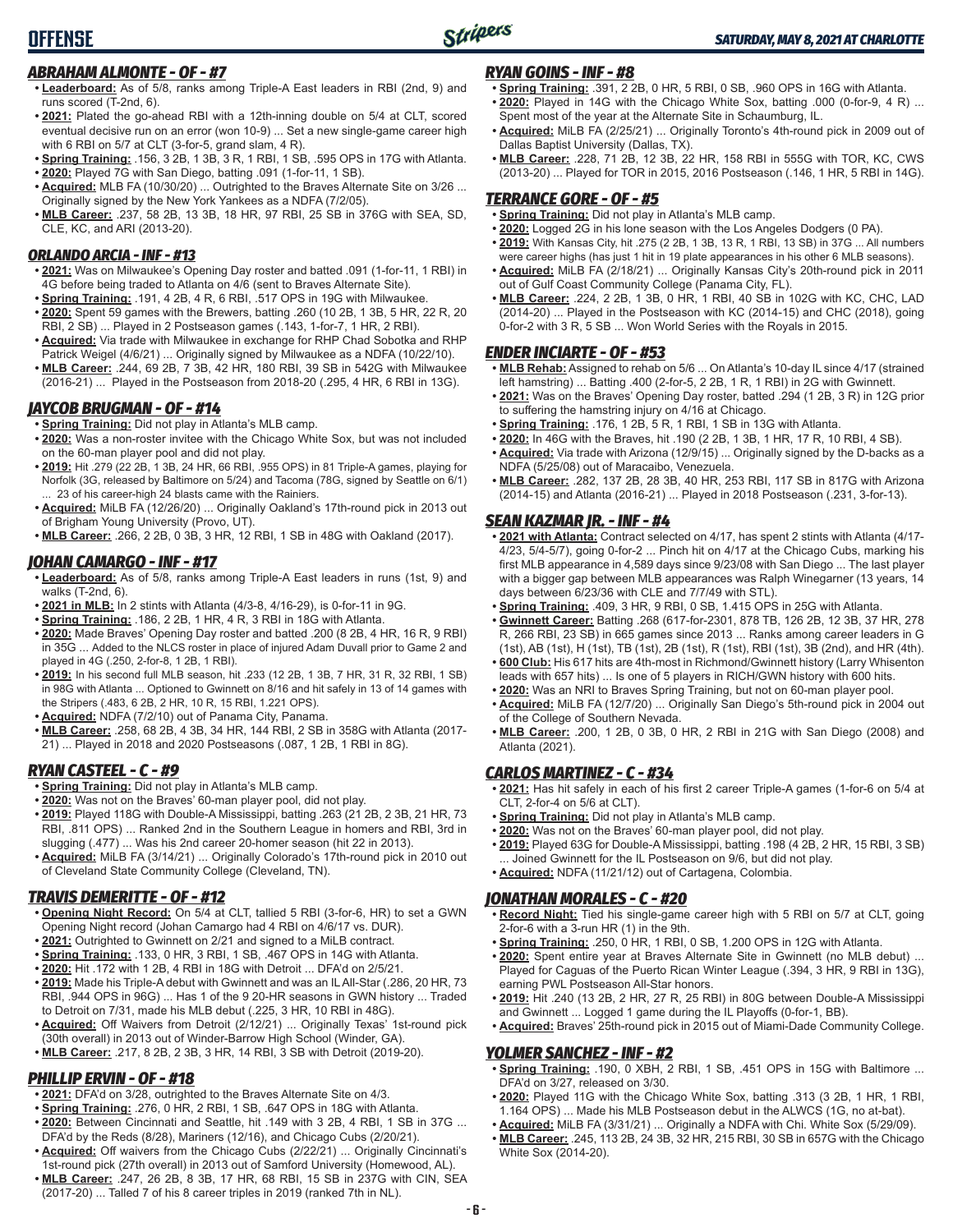# *TRAVIS SNIDER - INF - #26*

- **• Spring Training:** Did not play in Atlanta's MLB camp.
- **• 2020:** Signed by Miami on 7/24 and reported to the Marlins' Alternate Site in Jupiter, FL, but was released on 8/27 and did not reach the Majors.
- **• 2019:** Played for Triple-A Reno in Arizona's system (.294, 22 2B, 4 3B, 11 HR, 41 RBI, 3 SB, .899 OPS in 93G).
- **• Acquired:** MiLB FA (2/26/21) ... Originally Toronto's 1st-round pick (14th overall) in 2006 out of Henry M. Jackson High School (Mill Creek, WA).
- **• MLB Career:** .244, 100 2B, 7 3B, 54 HR, 212 RBI, 22 SB in 630G with TOR, PIT (2008-15) ... Played for PIT in the Postseason from 2013-15 (.250, 1-for-4 in 3G).

# *RILEY UNROE - INF - #1*

- **• Spring Training:** Did not play in Atlanta's MLB camp.
- **• 2020:** Was not on Braves' 60-man player pool ... Played for Brisbane in Australian Baseball League (.176, 0 HR, 3 R, 0 RBI in 6G).
- **• 2019:** Played for Advanced-A Florida, Double-A Mississippi, and Gwinnett, batting .281 (22 2B, 3 3B, 9 HR, 59 R, 60 RBI, 14 SB) in 128G ... Named Florida State League Midseason All-Star, Southern League Player of the Week (9/2/19), MiLB. com Braves Organization All-Star.
- **• Acquired:** 2018 Rule 5 (LAA) ... Originally Tampa Bay's 2nd-round pick in 2013 out of Desert Ridge High School (Mesa, AZ).

# *DREW WATERS - OF - #11*

- **• MLB.com Prospect Ranks:** #2 (Braves Top 30), #29 (Top 100 Prospects).
- **• Spring Training:** .500, 1 2B, 0 HR, 2 RBI, 1 SB in 4G with Atlanta.
- **• 2020:** Spent entire year at Braves Alternate Site in Gwinnett (no MLB debut).
- **• 2019:** Hit .309/.360/.459, 40 2B, 9 3B, 7 HR, 80 R, 52 RBI, 16 SB in 134G with MIS and GWN ... Won Southern League Batting Title (.319, best in MIS history) and Most Valuable Player (1st in MIS history) ... Ranked among MiLB top 5 in doubles (T-3rd, 40) and hits (5th, 163).
- **• Acquired:** Braves' 2nd-round pick in 2017 (Etowah H.S., Woodstock, GA).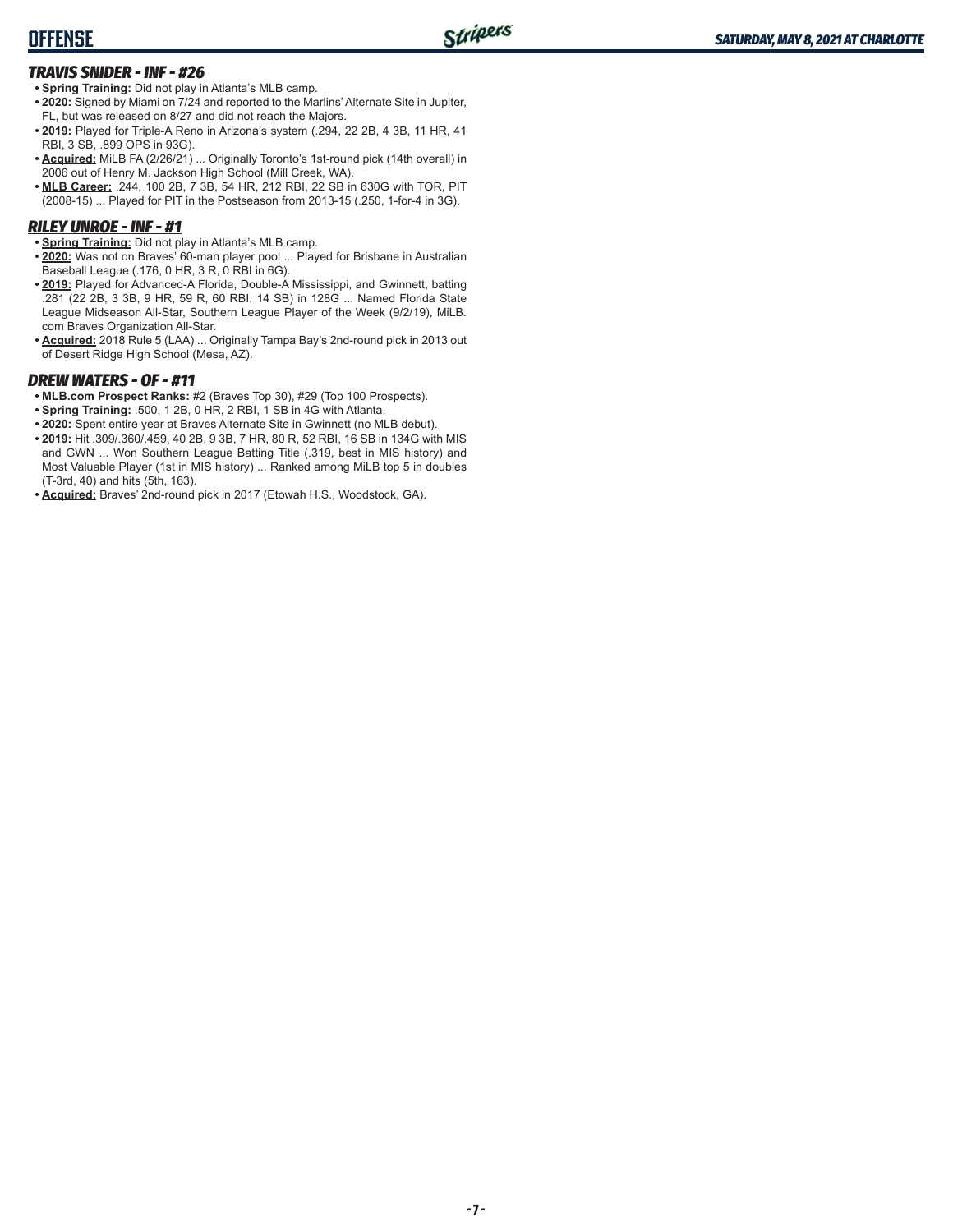# **SEASON SUMMARY**



# **TEAM HIGHS & LOWS**

| <b>OFFENSE:</b>  |  |
|------------------|--|
|                  |  |
|                  |  |
|                  |  |
|                  |  |
|                  |  |
|                  |  |
|                  |  |
|                  |  |
|                  |  |
|                  |  |
|                  |  |
|                  |  |
|                  |  |
|                  |  |
|                  |  |
|                  |  |
|                  |  |
|                  |  |
| <b>PITCHING:</b> |  |
|                  |  |
|                  |  |
|                  |  |
|                  |  |
|                  |  |
|                  |  |
|                  |  |
|                  |  |
|                  |  |
|                  |  |
|                  |  |
| <b>DEFENSE:</b>  |  |
|                  |  |
|                  |  |

# **TEAM MISCELLANEOUS**

Most Stolen Bases Allowed, Game .............................................1 (5/4 at Charlotte) Most Caught Stealing, Game ........................................................................... None

# **INDIVIDUAL HIGHS & LOWS**

| <b>HITTING (GAME):</b> |                                                                 |
|------------------------|-----------------------------------------------------------------|
|                        |                                                                 |
|                        |                                                                 |
|                        |                                                                 |
|                        |                                                                 |
|                        | Home Runs1 (7x, last: Almonte/Morales/Snider, 5/7 at Charlotte) |
|                        |                                                                 |
|                        |                                                                 |
|                        |                                                                 |
|                        |                                                                 |
|                        |                                                                 |
|                        |                                                                 |
|                        |                                                                 |
|                        |                                                                 |

#### **PITCHING (GAME):**

| <b>DEFENSE (GAME):</b> |                              |
|------------------------|------------------------------|
| Outfield Acciete       | 1 (Almonto 5/4 at Charlotto) |

# **STREAKS**

| OFFENSIVE (LONGEST IN 2021 ONLY): |  |
|-----------------------------------|--|
|                                   |  |
|                                   |  |
|                                   |  |
|                                   |  |
|                                   |  |

#### **PITCHING (LONGEST IN 2021 ONLY):**

# **LAST TIME IT HAPPENED (GWINNETT REGULAR-SEASON HISTORY)**

| <b>INDIVIDUAL OFFENSE:</b> |                                                                  |
|----------------------------|------------------------------------------------------------------|
|                            | Never                                                            |
|                            |                                                                  |
|                            |                                                                  |
|                            |                                                                  |
|                            |                                                                  |
|                            |                                                                  |
|                            |                                                                  |
|                            | Homers, Both Sides of Plate Mel Rojas Jr. (7/7/16 at Charlotte)  |
|                            |                                                                  |
|                            |                                                                  |
|                            |                                                                  |
|                            |                                                                  |
|                            | 4 Runs ScoredAbraham Almonte/Johan Camargo (5/7/21 at Charlotte) |
|                            |                                                                  |
|                            |                                                                  |
|                            |                                                                  |
|                            |                                                                  |
|                            |                                                                  |
|                            |                                                                  |
|                            |                                                                  |
| INDIVIDUAL PITCHING:       |                                                                  |

| <b>INDIVIDUAL PITCHING:</b> |                                                                                 |
|-----------------------------|---------------------------------------------------------------------------------|
|                             |                                                                                 |
|                             |                                                                                 |
|                             | 9.0-Inning No-Hitter (Solo)Todd Redmond (5/28/10 at Louisville)                 |
|                             | 9.0-Inning No-Hitter (Comb.)  Wooten/Marksberry/Ramirez (6/30/16 at Louisville) |
|                             |                                                                                 |
|                             |                                                                                 |
|                             | 25.0-Inning Scoreless Streak Stephen Marek, 25.1 IP (6/6/10-8/2/10)             |
|                             |                                                                                 |

| <b>TEAM OFFENSE:</b> |                   |
|----------------------|-------------------|
|                      |                   |
|                      |                   |
|                      |                   |
|                      | 8/19/12 at Durham |
|                      |                   |
|                      |                   |
|                      |                   |
|                      |                   |
|                      |                   |
|                      |                   |
|                      |                   |
|                      |                   |
|                      |                   |
|                      |                   |
|                      |                   |
|                      |                   |

# **TEAM PITCHING:**

#### **TEAM DEFENSE:**

Turn a Triple Play ..........................................................................5/28/19 at Toledo